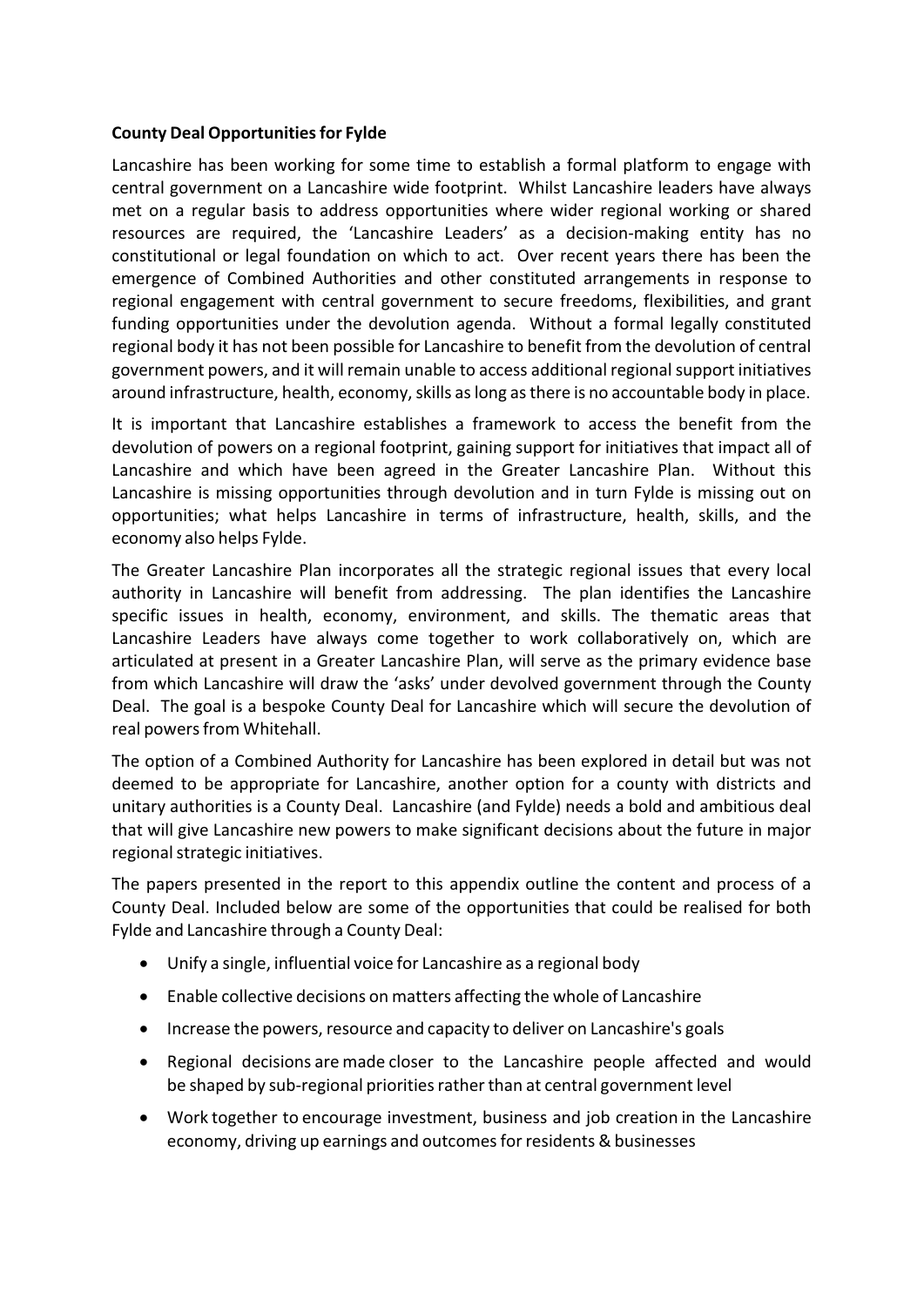- Strengthen transport links between and within Lancashire communities, connecting local economies
- Tackle inequalities to realise Lancashire's people and place potential
- Member councils can be more ambitious in their joint working through a locally driven structure based on collaboration that considers the interests of all authorities on key issues
- Take advantage of powers and resources devolved to them from national government such as to tackle inequalities, challenges and deliver the ambition and opportunities captured in the emerging Greater Lancashire Plan
- Create the full-time capacity to focus on delivering those sub-regional priorities

# **The Potential Opportunitiesfor Fylde**

Whilst it is recognised that Fylde will benefit from the generic devolution 'asks' through a County Deal there are several Fylde specific opportunities that will benefit from regional working and the resources possible through a County Deal.

# **Transport, connectivity, and infrastructure:**

East/ West connectivity isimportant for the Fylde on a regional footprint (Junction 2 M55 and A585 plans) as well as North / South connectivity on the Fylde coast (Link Road, quality of highway infrastructure, and passing loop in the South Fylde line).

The coastal infrastructure for cycling needs to be improved. The coastal locations are important for the wider hinterland of Lancashire and the North West and need to be easily accessible destinations for health, leisure, and wellbeing.

The only two runways in Lancashire are on the Fylde coast offering regional benefit, both linked to Enterprise Zones aimed at skilled employment. Within Lancashire this is a Fylde coast unique selling point to attract support for development and growth.

The consistency of broadband in terms of speed, access and reliability is a challenge across the region. Fylde has particular issues with the quality of broadband offer in the rural hinterland as well as poor service in some coastal and urban spots. Through a regional county wide strategic approach it will be possible to access the necessary skill, resource and technology through major national providers that can deliver broadband infrastructure that is high quality and consistent across Fylde. This is a major infrastructure initiative that requires economies of scale a County Deal approach can offer to remove the current inequality of provision that removes opportunity from many residents because of poor or no superfast broadband provision.

#### **Economic growth and investment:**

The Clean Energy Technology Park is an important regional asset, the nuclear licence regime gives it national and international advantage; the benefits this could bring are potentially immense for the whole of Lancashire.

Activity at sea and on the coast (energy, leisure, minerals, tourism etc.) by Preston, Fylde, Blackpool, Wyre, and Lancaster is an important Lancashire‐wide health, wellbeing, and economic factor. The coast and ocean are a Lancashire asset with scope for a co-ordinated approach to achieving benefit whilst protecting the coastal  $/$  sea environment.